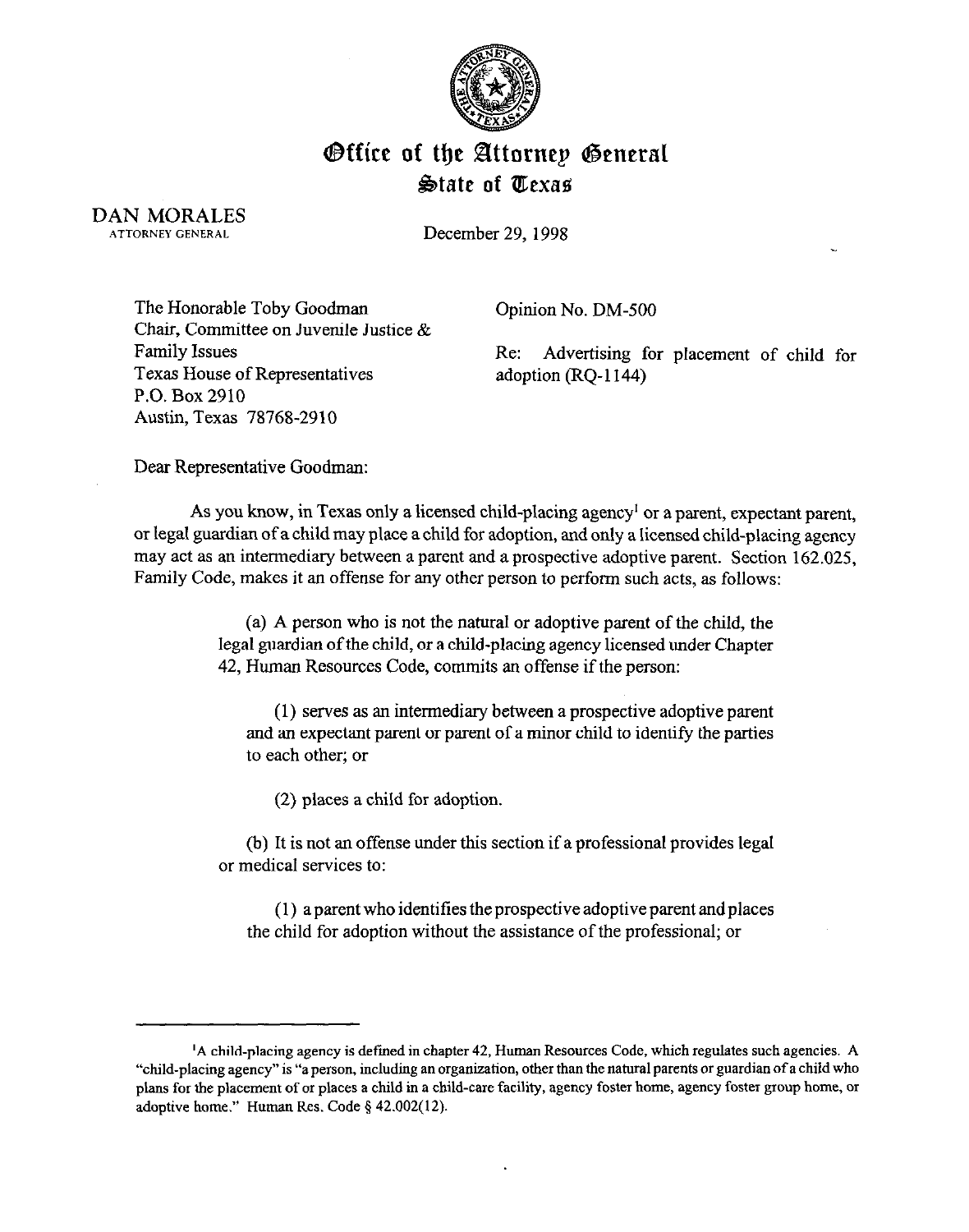(2) a prospective adoptive parent who identities a parent and receives placement of a child for adoption without the assistance of the professional.

(c) An offense under this section is a Class B misdemeanor.<sup>2</sup>

Nothing in section 162.025 prohibits, however, a parent and a prospective adoptive parent from identifying each other and arranging an adoption without the assistance of a licensed intermediary.

Section 25.09, Penal Code, makes it a crime for a person to advertise that the person will place, provide, or obtain a child for adoption.<sup>3</sup> Only a licensed child-placing agency is expressly excepted from this prohibition, as follows:

> (a) A person commits an offense if the person advertises in the public media that the person will place a child for adoption or will provide or obtain a child for adoption.

> (b) This section does not apply to a licensed child-placing agency that is identified in the advertisement as a licensed child-placing agency.

> (c) An offense under this section is a Class A misdemeanor unless the person has been convicted previously under this section, in which event the offense is a felony of the third degree.

(d) In this section:

(1) "Child" has the meaning assigned by Section 101.003, Family Code.<sup>4</sup>

 $2$ Fam. Code § 162.025.

<sup>&#</sup>x27;We do not consider whether this statute violates the free speech protections of the First Amendment of the United States Constitution or article I, section 8, of the Texas Constitution.

<sup>&#</sup>x27;Section 101.003, Family Code, defmes "child" as "a person under 18 years of age who is not and has not been married or who has not had the disabilities of minority removed for general purposes."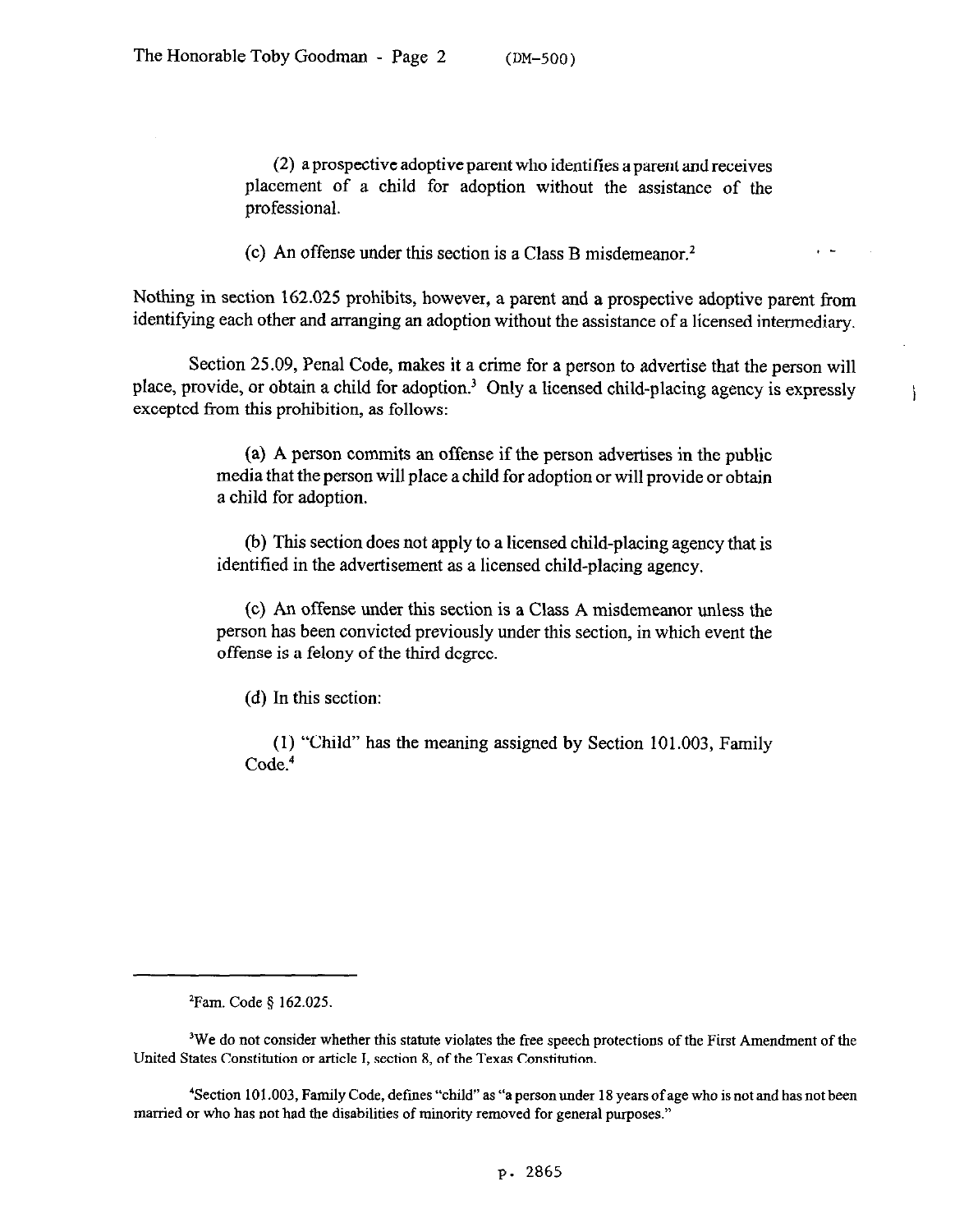(2) "Public media" has the meaning assigned by Section  $38.01$ .<sup>5</sup> The term also includes communications through the use of the Internet or another public computer network.6

You first ask whether section 25.09, Penal Code, prohibits a parent from advertising to place his or her child for adoption. On its face, section 25.09 applies to any person who advertises to place, provide, or obtain a child for adoption. We think that the words "place" or "provide" a child for adoption plainly include placing or providing one's own child for adoption. Section 25.09 has only one express exception from its application: a licensed child-placing agency. An express exception to a statute manifests a legislative intent that the statute should apply in all cases not excepted.<sup>7</sup> We conclude, therefore, that section 25.09 prohibits a parent from advertising to place his or her child for adoption.

You next ask whether section 25.09, Penal Code, prohibits a prospective adoptive parent from advertising that he or she wishes to adopt a child. Section 25.09 prohibits a person, other than a licensed child-placing agency, from advertising that the person "will place a child for adoption or will provide or obtain a child for adoption." The phrase "will... obtain a child for adoption" could plausibly be read to refer to a person who seeks to adopt a child. Parts of the statute's legislative history indicate that such a reading was intended. During a hearing on House Bill 1091 before the House Committee on Juvenile Justice and Family Issues, a witness asked you, as the bill's sponsor, whether the provision would prohibit prospective adoptive parents from advertising that they wished to adopt a child.<sup>8</sup> You stated repeatedly that the provision was intended to do so. You made reference to the committee's interim report, the impetus for House Bill 1091, which recommended legislation that would ban "baby wanted" advertising.<sup>9</sup>

On the other hand, the phrase "will... obtain a child for adoption" could also be read to refer to the act of acquiring a child for someone else to adopt. Other parts of the legislative history support this construction. The Juvenile Justice Committee's report on House Bill 1091 states: "The bill amends Penal Code Chapter 25, stating that a person commits an offense by advertising in the

'House Comm. on Juvenile Justice &Family Issues, Interim Report to the 75th Texas Legislature (Dec. 1996) at 8.

<sup>5</sup>Section 38.01, Penal Code, defmes "public media" as "a telephone directory or legal directory, newspaper or other periodical, billboard or other sign, radio or television broadcast, recorded message the public may access by dialing a telephone number, or a written communication not prohibited by Section 38.12(d) [prohibiting barratry]."

<sup>&</sup>lt;sup>6</sup>Penal Code § 25.09 (footnotes added).

<sup>&#</sup>x27;See *Garcia* v. Sfate, 829 S.W.Zd 796,798-99 (Tex. Grim. App. 1992); *State v. Richards,* 301 S.W.2d 597,600 (Tex. 1957).

<sup>&</sup>lt;sup>8</sup>Hearings on H.B. 1091 Before the House Comm. on Juvenile Justice & Family Issues, 75th Leg. (Mar. 26, 1997) (audio tape available from House Video/Audio Services).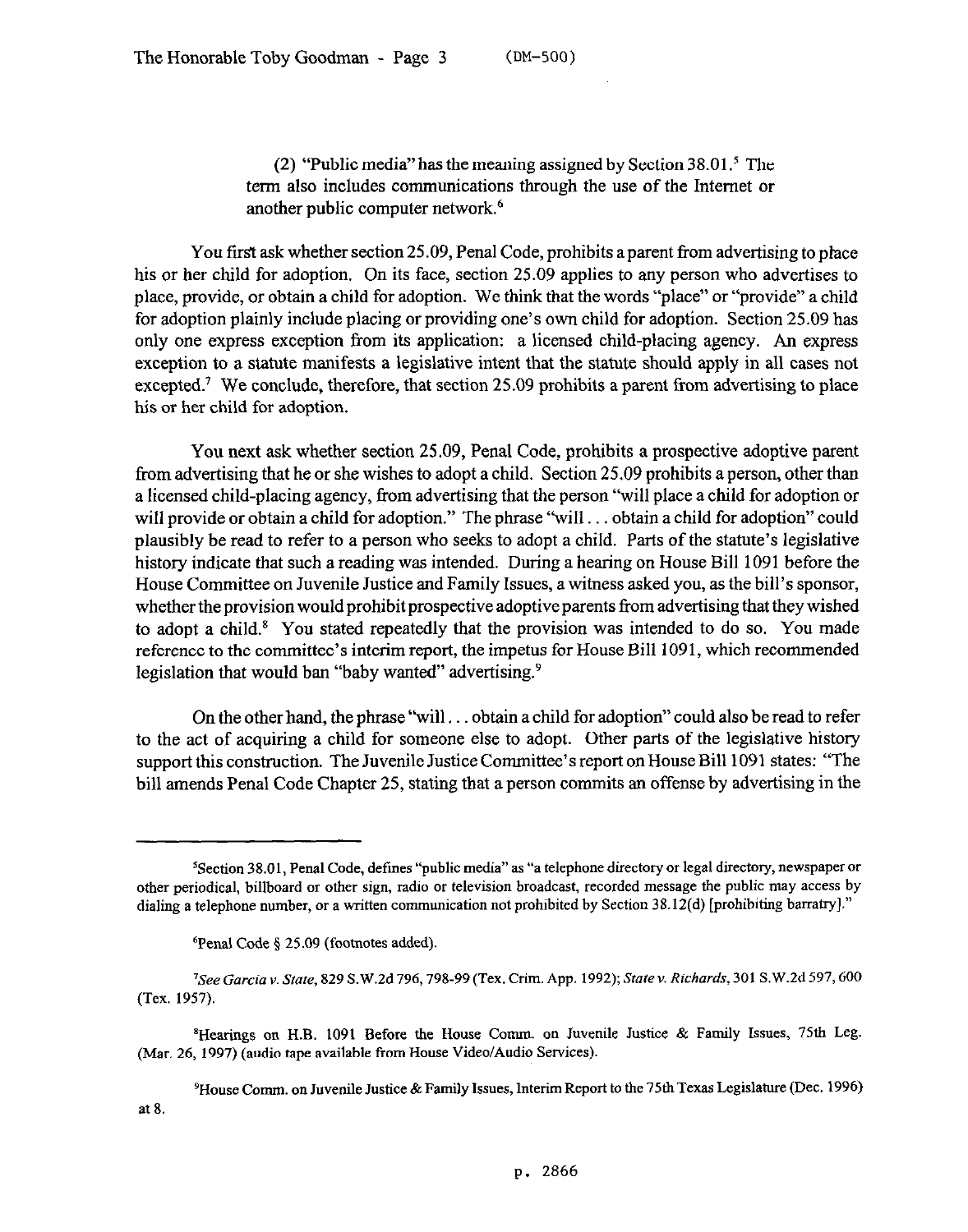public media *that they will place a child in adoption, or provide a child for adoption*."<sup>10</sup> And, in explaining House Bill 1091 on the floor of the House of Representatives, you stated that the bill "amends chapter 25 of the Penal Code creating an offense to advertise in the public media that  $a$ *child will be placed for adoption or provide a child for adoption."<sup>11</sup> Thus at least two explanations* of the bill to the legislature omitted any reference to application of the prohibition to prospective adoptive parents. While the bill's sponsor may have contemplated a different construction, when interpreting a statute a court must seek to effectuate the "collective" intent of the legislators who enacted it.<sup>12</sup> In doing so a court normally focuses on the literal text of the statute, which in this case we think is susceptible to more than one understanding. In light of the ambiguity in both the wording of the statute and its legislative history, we cannot predict how a court would rule on this question. Moreover, we believe this ambiguity makes the statute susceptible to a challenge that it is unconstitutionally vague.

Criminal laws must give notice to the populace as to what activity is made criminal because lack of notice poses a trap for the innocent.<sup>13</sup> A criminal statute must be clear enough so that a person of ordinary intelligence is given reasonable notice of what conduct is prohibited.<sup>14</sup> It must also provide adequate standards to those who enforce it so that it cannot be arbitrarily and discriminatorily applied.<sup>15</sup> Furthermore, where the constitutional right to freedom of speech is implicated, as it is in this case, the law requires a greater degree of specificity than in other contexts.'6 We will not predict how a court would rule on this question. We note, however, that it is within the power of the legislature to avoid constitutional challenges by amending the statute to make clear its intended scope.

Your third question is whether a member of the public media commits an offense if it publishes an advertisement prohibited by section 25.09. You ask us to consider the application of Penal Code sections 7.01 and 7.02, known as the "law of parties," in answering this question. Section 7.01 makes a person criminally responsible as a party to an offense if the offense is committed by the person's own conduct or by the conduct of another for which the person is criminally responsible. We will assume that you are asking about a situation in which an

*"Acosta* v. State, 972 S.W.2d 95, 97 (Tex. App.--El Paso 1998, no pet.)

<sup>14</sup>Long v. State, 931 S.W.2d 285, 287 (Tex. Crim. App. 1996).

*'sAcosta, 972* S.W.2d at 98

'6Long, 931 S.W.2d at 287-88 (citing *Kramer Y. Price, 712* F.2d 174, 177 (5th Cir. 1983))

<sup>&</sup>lt;sup>10</sup>House Comm. on Juvenile Justice & Family Issues, Bill Analysis, H.B. 1091, 75th Leg. (1997) (emphasis added).

<sup>&</sup>quot;Debate on H.B. 1091 on the Floor of the House of Representatives, 75th Leg. (Apr. 29, 1997) (audio tape available from House Video/Audio Services) (emphasis added).

*<sup>&#</sup>x27;\*Boykin* v. State, 818 S.W.2d 782,785 (Tex. Crim. App. 1991).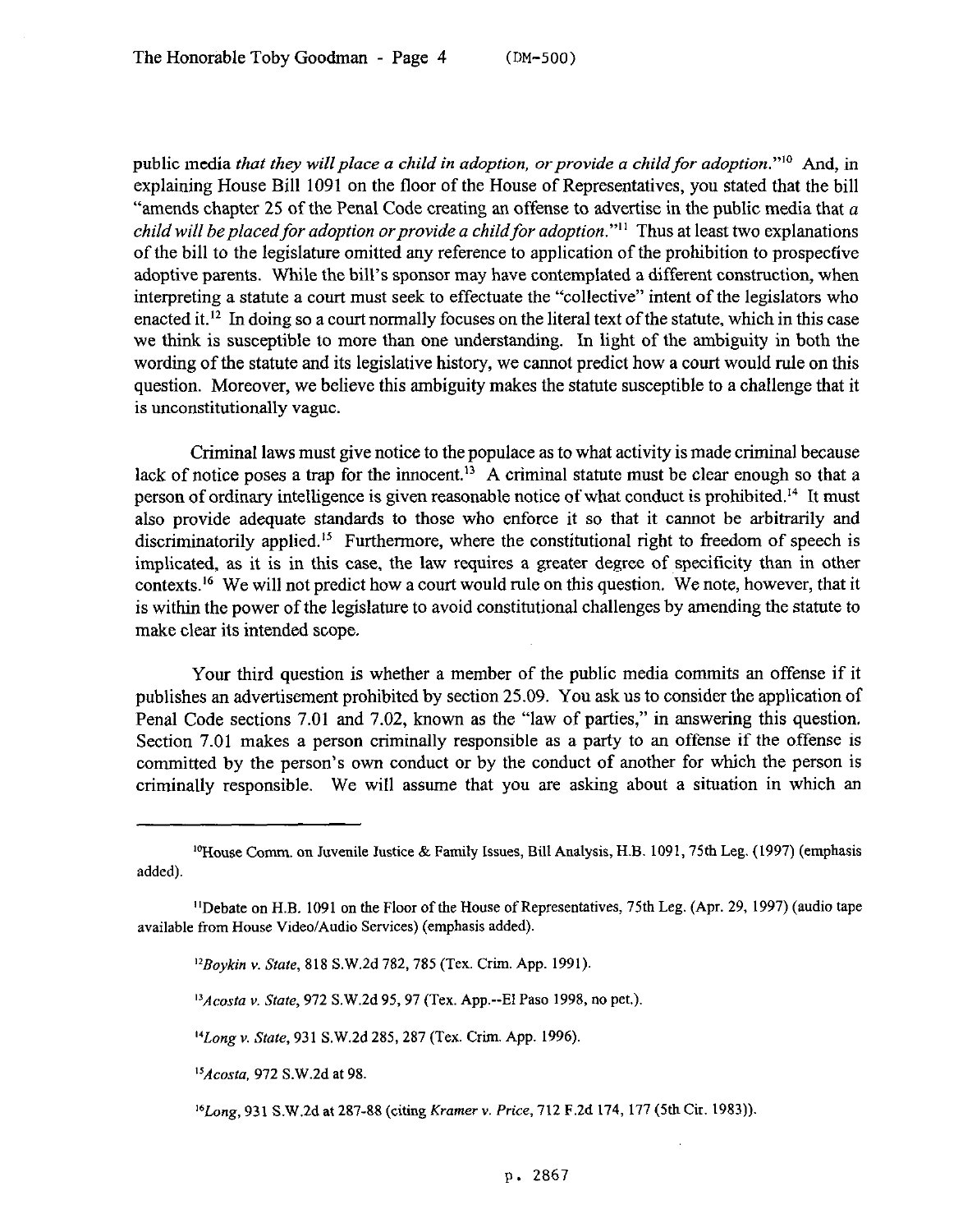advertisement publisher does not commit an offense under section 25.09 by its own conduct, since the publisher itself does not seek to place, provide, or obtain a child for adoption, but instead provides the means of advertising for someone else who wishes to do so. Thus we consider whether a publisher<sup>17</sup> can be criminally responsible for the conduct of another person who places an advertisement in violation of section 25.09.

Section 7.02 makes a person criminally responsible for an offense committed by another if:

(1) acting with the kind of culpability required for the offense, he causes or aids an innocent or nonresponsible person to engage in conduct prohibited by the definition of the offense;

(2) acting with intent to promote or assist the commission of the offense, he solicits, encourages, directs, aids, or attempts to aid the other person to commit the offense; or

(3) having a legal duty to prevent commission of the offense and acting with intent to promote or assist its commission, he fails to make a reasonable effort to prevent commission of the offense.

Criminal responsibility under subsections (1), (2), and (3) of section 7.02 requires criminal intent.<sup>18</sup> To be convicted as a party to an offense, it must be shown that the accused knew he or she was assisting in the commission of the offense.<sup>19</sup> Thus a publisher does not commit an offense under section 25.09 if it merely publishes an advertisement without knowledge that the advertisement is unlawful and without intent to promote or assist in the commission of an offense. However, we cannot determine as a matter of law whether a publisher is criminally responsible for an unlawful advertisement, since whether a publisher possesses the requisite criminal intent will depend upon the facts of the particular case.

Finally, you ask whether section 25.09, Penal Code, or section 162.025, Family Code, prohibits a person outside of Texas from advertising or communicating by way of Internet transmissions reaching Texas that the person will serve as an intermediary to bring together a parent

<sup>&</sup>lt;sup>17</sup>We use the term "publisher" to refer not only to a member of the print media, but to any member of the public media within the Penal Code's definition of public media. See Penal Code § 38.01(10) (defining "public media" as "a telephone directory or legal directory, newspaper or other periodical, billboard or other sign, radio or television broadcast, recorded message the public may access by dialing a telephone number, or a written communication not prohibited by Section 38.12(d) [prohibiting barratry]").

<sup>&#</sup>x27;%ee *Medrano* v. State, 612 S.W.2d 576,578 (Tex. Grim. App. 1981); *Horton Y. State, 880* S.W.2d 22,24-25 (Tex. App.--Tyler 1993, pet. ref d).

<sup>&</sup>lt;sup>19</sup>See Amaya v. State, 733 S.W.2d 168, 174-75 (Tex. Crim. App. 1986); In re A.B., 868 S.W.2d 938, 941 (Tex. App.--Fort Worth 1994, no writ).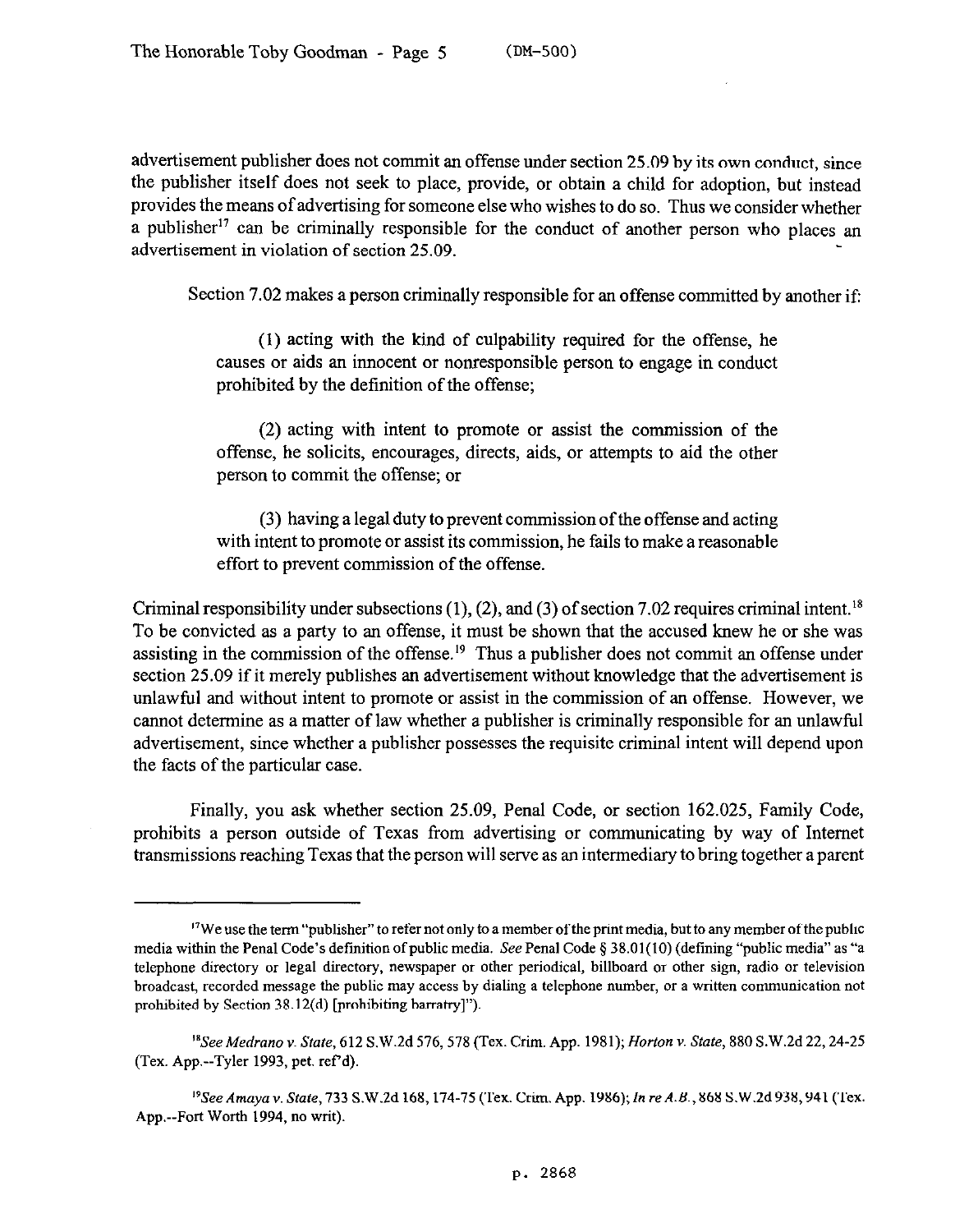and a prospective adoptive parent. Penal Code section 1.04 gives Texas jurisdiction over criminal conduct if either "the conduct or a result that is an element" of the offense occurs inside the state. One court has explained:

> Section 1.04 combines subjective and objective territorial principles. Jurisdiction is conferred over offenses commenced within the state but completed outside the state (subjective) and for offenses commenced outside the state but consummated within (objective). The primary policy considerations underlying section 1.04 are that Texas should have a substantial interest in or connection with the criminal event it seeks to prosecute and that law enforcement should be facilitated by plugging gaps in existing law when a course of conduct goes beyond the boundaries of a single state. $20$

-

The application of these principles to conduct that occurs via the Internet has not yet, as far as we know, been tested by any Texas court. The Internet is a conglomeration of technology and modes of communication that we will not attempt to fully explain in this opinion.<sup>21</sup> We think it is well known, however, that Internet communications have the capacity to cross state boundaries, even international boundaries, in an instant. Information that is created in one location may be sent to or viewed by persons in any location worldwide. Depending upon the mode of communication, the creator of Internet information may have no control over who views the information or where it is viewed. For example, if an advertisement is posted on a web page, the page may be viewed by anyone who accesses that page from any location accessible to the Internet. On the other hand, a communication might be sent to a particular person, by way of electronic mail, for example, with the advertiser having full knowledge of the identity and location of the intended recipient. The possible scenarios under which a person might advertise or communicate by way of the Internet that the person will serve as an intermediary to bring together a parent and a prospective adoptive parent are limitless. The facts of each case will have to be examined in an attempt to determine where the criminal event occurred when the events are taking place in "cyberspace." We cannot, therefore, determine as a matter of law whether Internet advertisements or communications initiated outside of Texas, but received within the state, are within the reach of Texas law pursuant to the authority of Penal Code section 1.04.

A more fundamental concern raised by your question, however, is whether the application of these statutes to the Internet passes constitutional muster. State laws that criminalize certain Internet communications without regard to where the communications were initiated are subject to

 $^{20}$ McGowan v. State, 938 S.W.2d 732, 734-35 (Tex. App.--Houston [14th Dist.] 1996, pet. granted) (citations omitted).

<sup>&</sup>lt;sup>21</sup>For in-depth discussions of the Internet and the emerging law regarding state jurisdiction over conduct on the Internet, we recommend the following cases and publications: *Rena v. American Civil Liberties Union,* 521 U.S. 844 (1997); American Libraries Ass'n v. Pataki, 969 F. Supp. 160 (S.D.N.Y. 1997); H. Joseph Hameline & William Miles, *The Dormant Commerce Clause Meets the Internet,* 41-Oct. B.B.J. 8 (1997).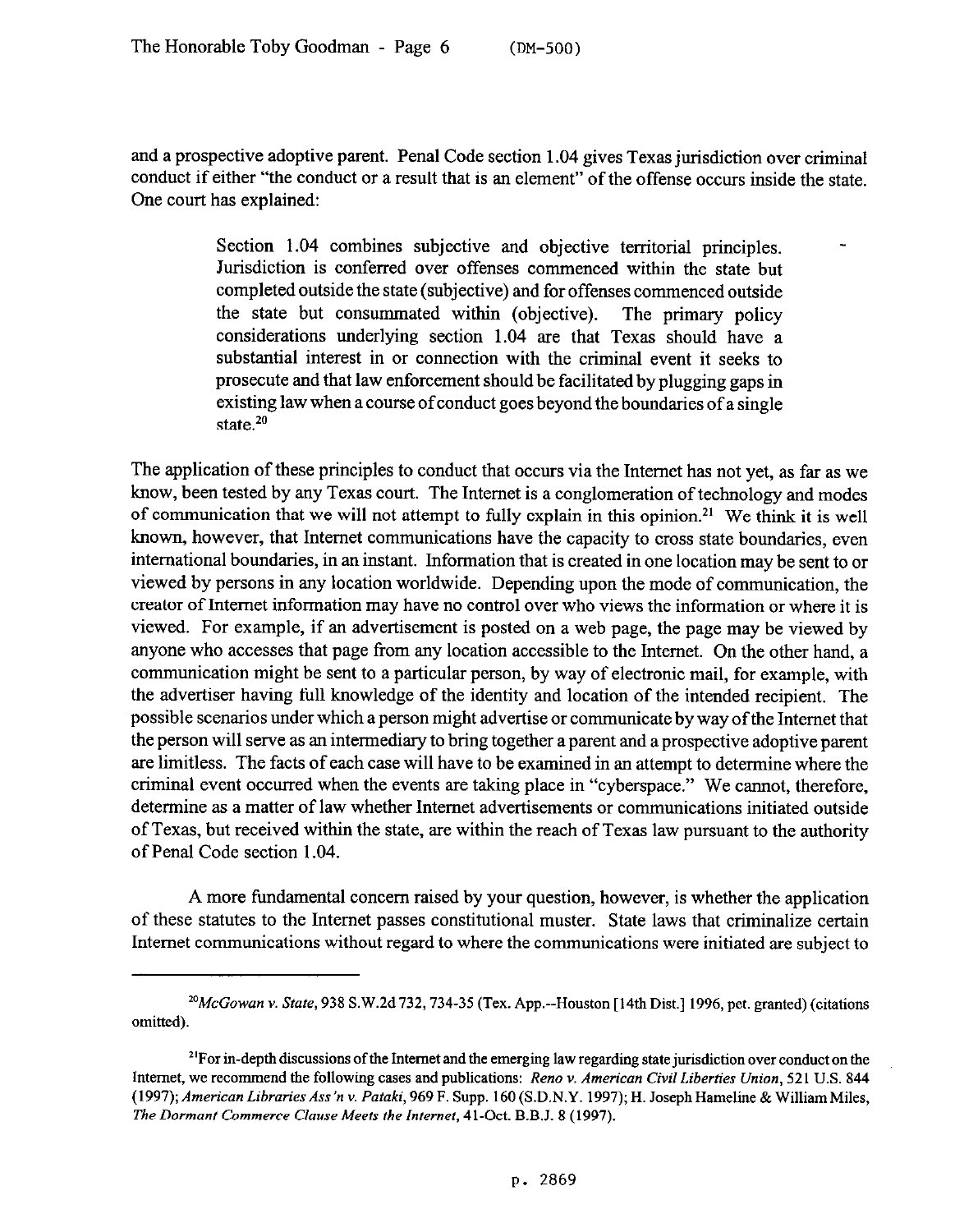challenge on the ground that they violate the Commerce Clause of the United States Constitution.<sup>22</sup> The Commerce Clause empowers Congress to regulate interstate commerce and restricts the states' power to enact laws that interfere with interstate commerce.<sup>23</sup> It also prohibits states from regulating an aspect of interstate commerce that is of such national interest that it demands uniform national treatment, thereby making it solely within the power of Congress to regulate.<sup>24</sup>

In *American Libraries Ass'n v. Pataki*,<sup>25</sup> a federal district court found unconstitutional a New York law making it a crime to use a communications system to transfer sexually explicit materials to minors. The court examined the nature of the Internet and efforts by states to regulate Internet conduct and found that such regulation implicates the Commerce Clause. The court explained:

> The unique nature of the Internet highlights the likelihood that a single actor might be subject to haphazard, uncoordinated, and even outright inconsistent regulation by states that the actor never intended to reach and possibly was unaware were being accessed. Typically, states' jurisdictional limits are related to geography; geography, however, is a virtually meaningless construct on the Internet. The menace of inconsistent state regulation invites analysis under the Commerce Clause of the Constitution, because that clause represented the framers' reaction to overreaching by the individual states that might jeopardize the growth of the nation-and in particular, the national infrastructure of communications and trade-as a whole.26

The court then examined the New York law, which applied to any communication, whether intrastate or interstate, over which New York had the capacity to exercise criminal jurisdiction. The court held that the law violated the Commerce Clause, stating:

> [T]he New York Act is concerned with interstate commerce and contravenes the Commerce Clause for three reasons. First, the Act represents an unconstitutional projection of New York law into conduct that occurs wholly outside New York. Second, the Act is invalid because although protecting children from indecent material is a legitimate and indisputably worthy subject of state legislation, the burdens on interstate commerce resulting from

*261d. at* 168-69.

<sup>&</sup>lt;sup>22</sup> Article I, section 8, clause 3 of the United States Constitution provides: "The Congress shall have Power  $\ldots$  to regulate Commerce  $\ldots$  among the several States  $\ldots$ ."

<sup>&</sup>lt;sup>23</sup>See Gibbons v. Ogden, 22 U.S. (9 Wheat.) 1, 236-37 (1824).

<sup>?</sup>See Southern *Pac.* Co. v. *Arizona,* 325 U.S. 761 (1945) (holding that state may not regulate railroad train lengths).

*I5969* F. Supp. 160 (S.D.N.Y. 1997).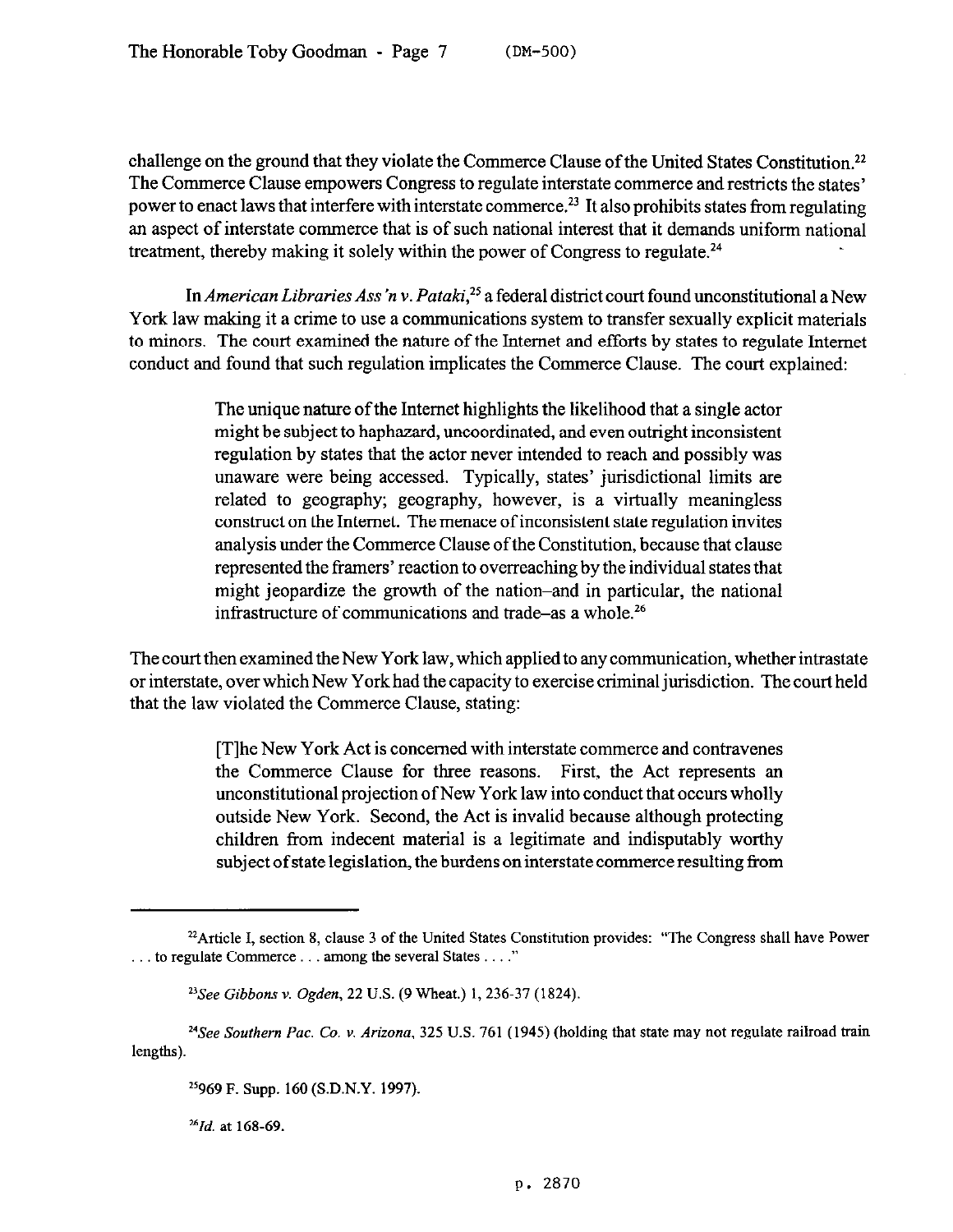the Act clearly exceed any local benefit derived from it. Finally, the Internet is one of those areas of commerce that must be marked off as a national preserve to protect users from inconsistent legislation that, taken to its most extreme, could paralyze development of the Internet altogether. Thus, the Commerce Clause ordains that only Congress can legislate in this area, subject, of course, to whatever limitations other provisions of the Constitution (such as the First Amendment) may require.<sup>27</sup>

Penal Code section 25.09, prohibiting adoption advertising, on its face applies to "communications through the use of the Internet or another public computer network."<sup>28</sup> And, through the application of Penal Code section 1.04, a Texas prosecutor could seek to apply Family Code section 162.025, prohibiting unlicensed adoption intermediations, to Internet conduct. We think that a court would consider the *American Libraries v. Pataki* case in determining whether the application of section 25.09, Penal Code, or section 162.025, Family Code, to Internet communications is constitutional. However, no Texas court or federal court with jurisdiction over Texas has yet considered the constitutionality of state regulation of Internet communications, and we cannot predict how such a court would rule. We can only advise you that this is an issue that might arise in the prosecution of an offense committed by the use of Internet communications.

*<sup>&</sup>quot;Id.* at 169.

 $^{28}$ See Penal Code § 25.09(d)(2).